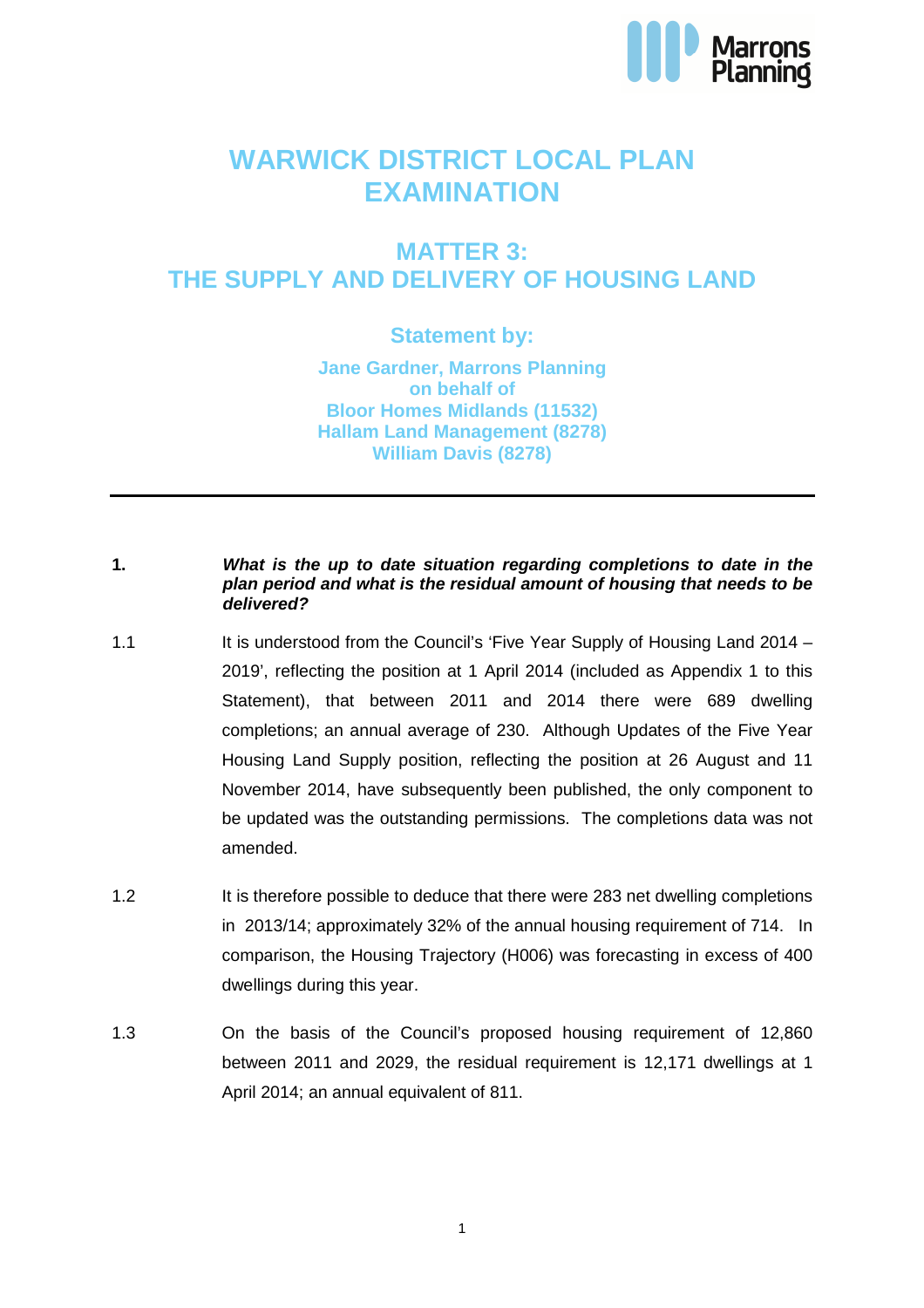

### **2. What is the potential total supply of new housing?**

2.1 The data supplied in the 1 April 2014 Five Year Housing Supply Calculation (Appendix 1 refers), provides the most comprehensive data on the current supply of new housing. However, it is not directly comparable to the sources of supply set out in Policy DS7. The comparison set out in the table below is therefore limited to the calculation of the residual requirement, firstly taking account of the completions achieved thus far and then the number of sites with outstanding planning permission. Other sources of supply are considered in response to Q3 below.

|                                                                      | <b>Policy</b><br>DS7 | HLS @<br>1.4.14 |
|----------------------------------------------------------------------|----------------------|-----------------|
| Dwelling Requirement (2011 - 2029)*                                  | 12,860               | 12,860          |
| Dwelling Completions 2011 - 13                                       | 406                  |                 |
| 2011 - 14                                                            |                      | 689             |
| Sites with outstanding planning permission @ 1.4.13                  | 1,906                |                 |
| $@ 1.4.14 (1,777 + 702)$                                             |                      | 2,479           |
| Sites with permission granted between $1.4.13 - 31.12.13$            | 1,317                | $\Omega$        |
| <b>Total Commitments</b>                                             | 3,629                | 3,168           |
| Requirement to be met from the policies and proposals in<br>the plan |                      |                 |
| $@ 1.4.13(12,860 - 3,629)$<br>$@1.4.14(12,860 - 3,168)$              | 9,231                | 9,692           |

**\*NOTE**: This figure is used for comparative purposes only and is entirely without prejudice to the housing requirement advocated by Barton Willmore on behalf of the Consortium

**Sources:** Policy DS7 of LP23a, WDC Five Year Supply of Housing Land @ 1 April 2014 (Appendix 1) and H006.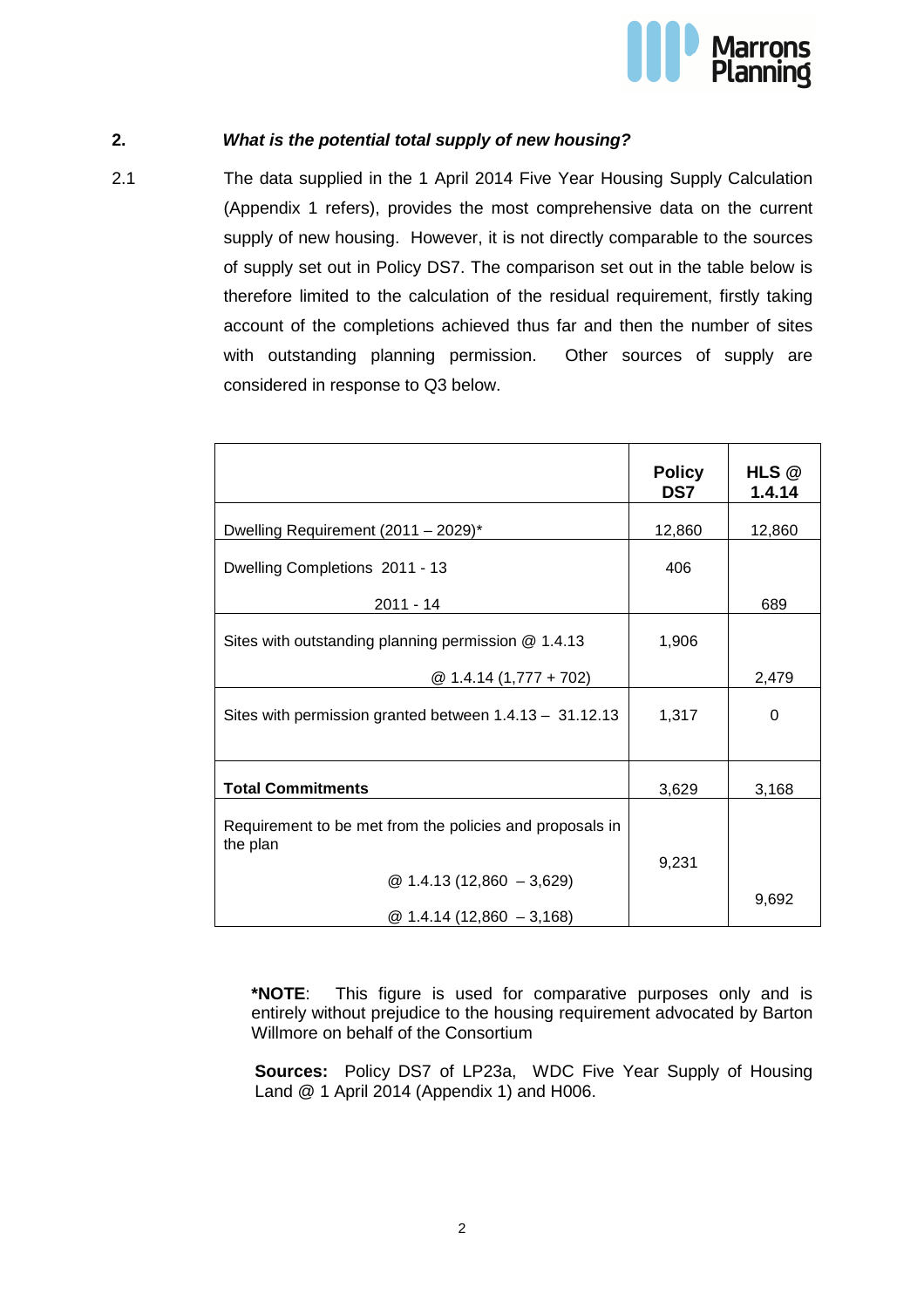

#### **3. What is the estimated total supply in the plan period from:**

#### **a) existing planning permissions**

- 3.1 The components of housing supply, set out in Policy DS7, reflect the position at 1 April 2013, with an adjustment made to the supply to incorporate those sites which were granted planning permission between 1 April 2013 and 31 December 2013. As indicated in paragraph 1.1 above, although the Council has published updated Five Year Housing Supply schedules since then, the figures for sites with planning permission contained therein are not directly comparable as they only include those dwellings which are judged to be deliverable within five years.
- 3.2 Further the Council's practice of providing ad-hoc updates during the accounting year (most recently to reflect the position at 26 August 2014 and 11 November 2014) does not provide an accurate figure of the number of dwellings with planning permission because, it fails to make an adjustment for those sites / dwellings which have been completed between 1 April 2014 and the relevant date and nor does it take account of lapsed permissions. As a consequence, it is likely to overstate the number of outstanding planning permissions.
- 3.3 In the circumstances, if up-to-date information is to be made available in advance of the Hearings, it should be provided on the same basis as the data set out within Policy DS7; preferably reflecting the position at 1 April 2015 so that the components of housing supply, including completions, all relate to the same period. It is only in so doing that it will be possible to undertake a meaningful comparison of the data and determine if there have been any recent trends which should be taken account of.
- 3.4 The Housing Trajectory (H006, May 2014) provides the background information on the sites within each of the specified categories. Having considered the committed sites it is clear that those which were extant at 1 April 2013 were all, with one exception (SWW Phase 9), windfall sites. Consequently 1,834 of these planning permissions related to windfall sites. (1,906 – 72). Further of the 1,317 commitments which were granted planning permission between 1 April 2013 and 31 December 2013, three sites had

3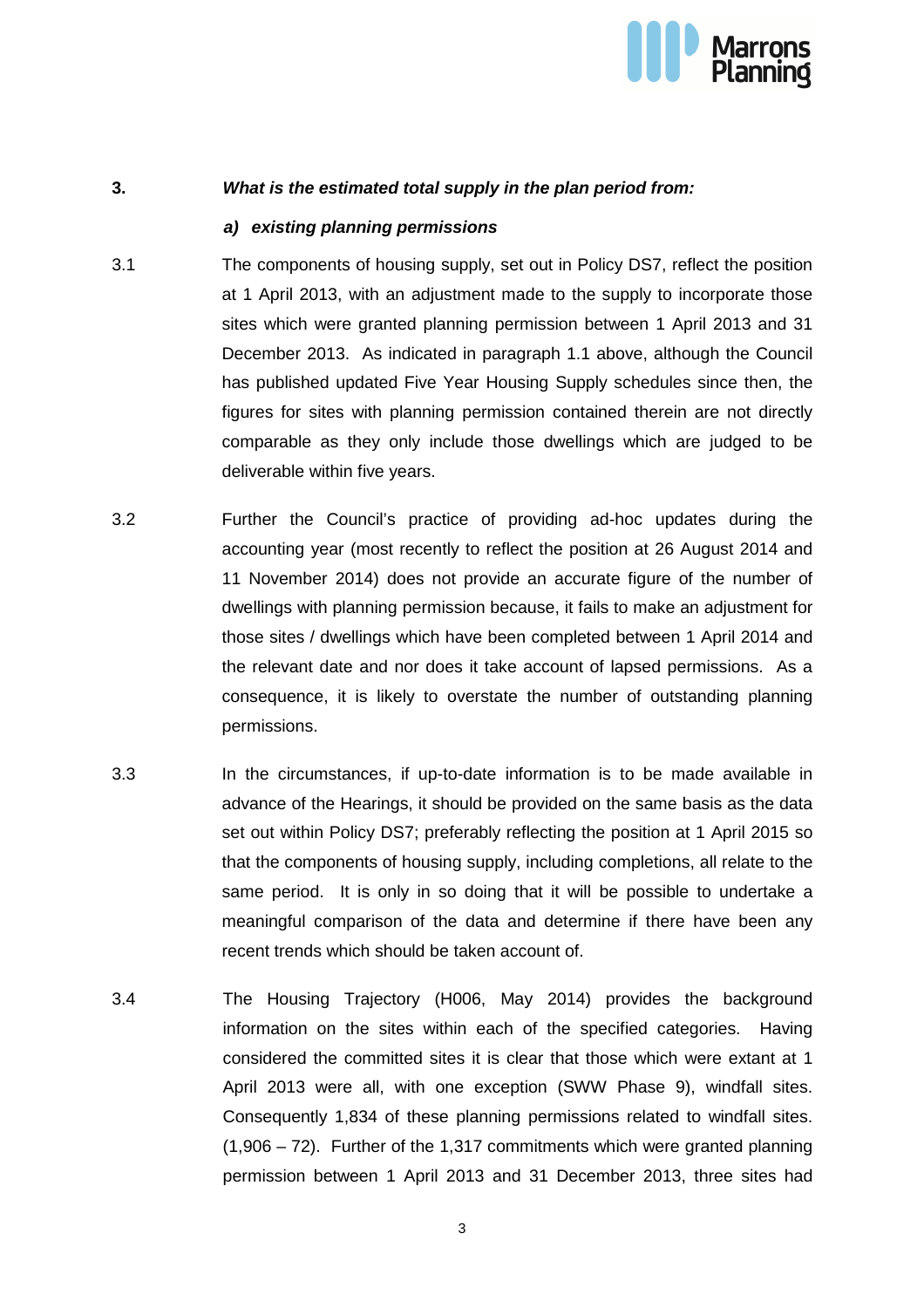

been identified in the emerging Local Plan (Woodside Farm, N Harbury Lane and S Fieldgate Lane). Consequently allowing for the 2% deduction for "expiries", 723 of these planning permissions related to dwellings on windfall sites  $(1,317 - 594)$ . Therefore, in total 2,557  $(1,834 + 723)$  of the committed dwellings included within Policy DS7 are on windfall sites. I return to this point below.

#### **b) other commitments e.g. sites subject to S106**

3.5 Not known

#### **c) allocated sites**

3.6 The capacity of the sites allocated in the Plan is given as 6,299 dwellings in Policy DS7 of the submitted Plan (LP23a); a slight increase on the figure of 6,238 in the pre-submission version (LP10). Further, by reference to Policy DS11, it is noted that the total capacity of the sites listed is in fact 6,319. The reason for the discrepancy in the figures is not known.

#### **d) other sites specifically identified e.g. SHLAA**

3.7 The Council has indicated that the capacity of these sites is 393 dwellings. However, as the windfall allowance is based on the contribution from windfall sites since 1996/7, (H005 refers), and as "small urban sites" would have traditionally formed part of this contribution, it is considered that the inclusion of these sites as a separate category constitutes double counting. The Council has recognised this point in paragraph 6.3 of H005 but only insofar as the first phase of the plan period is concerned, whereas it is considered that the need to distinguish between SHLAA sites and windfall sites is equally applicable to subsequent phases of the Plan. On this basis, 393 dwellings should be deducted from the windfall allowance.

#### **e) windfalls**

- 3.8 It is noted from paragraph 9.1 of H005 that the Council's estimation of its Windfall Allowance for the period between 2013 and 2029 is equivalent to an annual average of 161 dpa. However, as shown in Table 6 the windfall allowance varies for each of the three phases of the Plan from a low of 122 dpa to a high of 217 dpa in Phase 2.
- 3.9 Although the windfall allowance of 2,485 dwellings is the same in the presubmission (LP10) and submission (LP23a) plans, the Council has clarified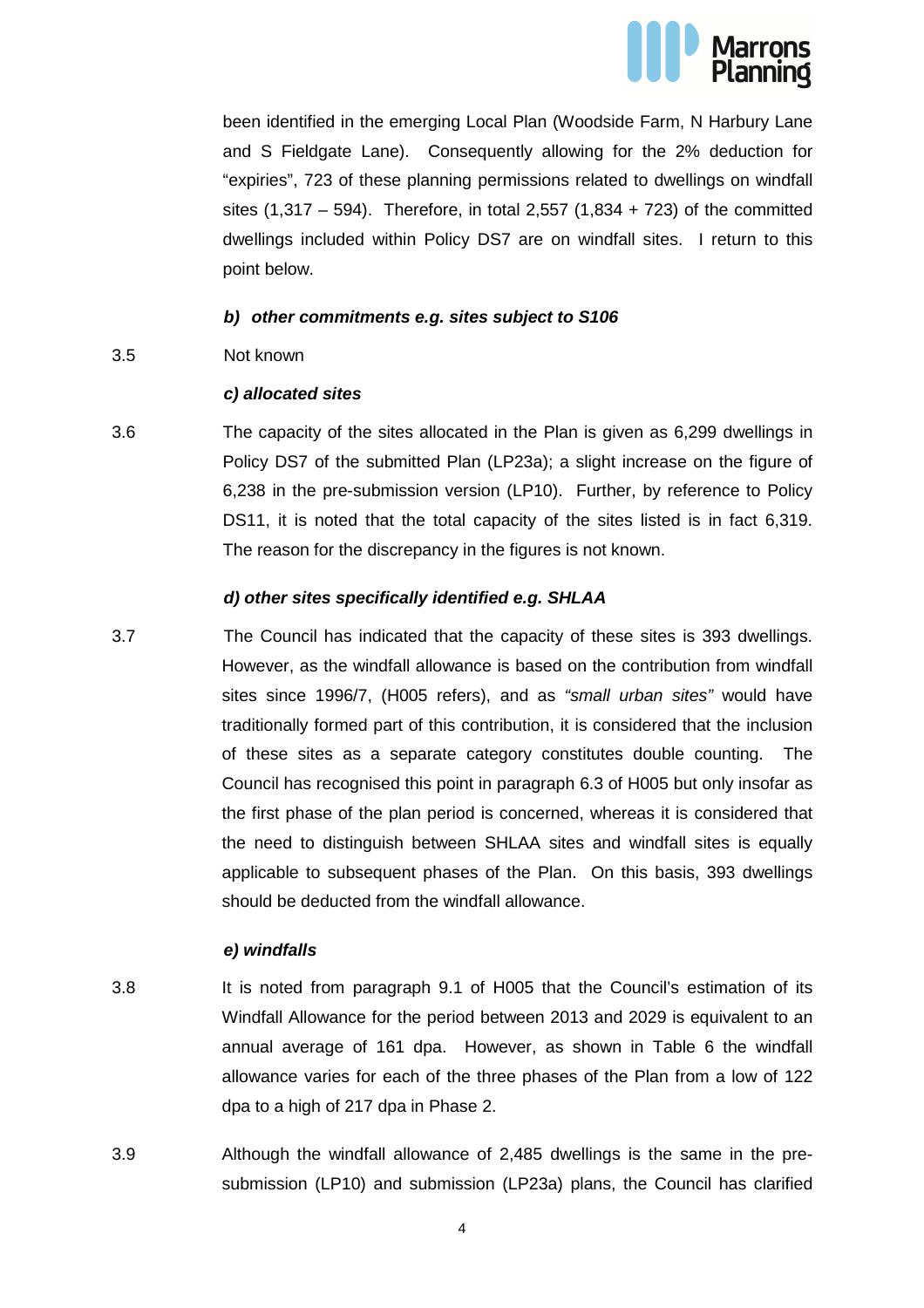

that it relates to the residual plan period (1 January 2014 to 31 March 2029) rather than the entire plan period. Consequently, it is clear that dwellings completed on windfall sites in the first 2 (or 3 years) of the plan period will be included in the total completions figure and similarly sites with outstanding planning permission (whether at 1 April 2013 or granted between then and 31 December 2013) will include windfall sites which need to be allowed for (deducted) when formulating an allowance based on past completion rates in order to avoid double counting.

3.10 As indicated above, the capacity of the outstanding planning permissions on windfall sites is 2,557. On the basis of the past rate of development on windfall sites (340 dpa), this is equivalent to 7.5 years supply of windfall development. As these permissions will create the completions on windfall sites, it is clear that either the Plan should not provide any allowance for the first three years of the plan period or alternatively any allowance should deduct the number of outstanding permissions in order to avoid double counting. On this basis, it is considered that the Plan should not allow for any additional windfalls during Phase 1 of the Plan (assumed to equate to 732 in Table 6 of H005).

#### **4. What are the assumptions about the scale and timing of supply and rates of delivery from these various sources? Are these realistic? Has there been any discounting of sites with planning permission for example?**

- 4.1 The Council's approach to discounting in its Housing Trajectory is slightly confusing in that:
	- No adjustment for lapsed permission or "expiries" has been made to the commitments figure at 1 April 2013;
	- However, a 2% adjustment has been made to those commitments which came forward between 1 April and 31 December 2013.
- 4.2 The reason for this difference in approach is not explained.
- 4.3 Further, it is noted that instead of applying a discount or non-implementation allowance in Policy DS7, as is frequently the case when determining the amount of land to be allocated for housing, the Council relies on an "element" of flexibility in the event that some sites fail to come forward or are delivered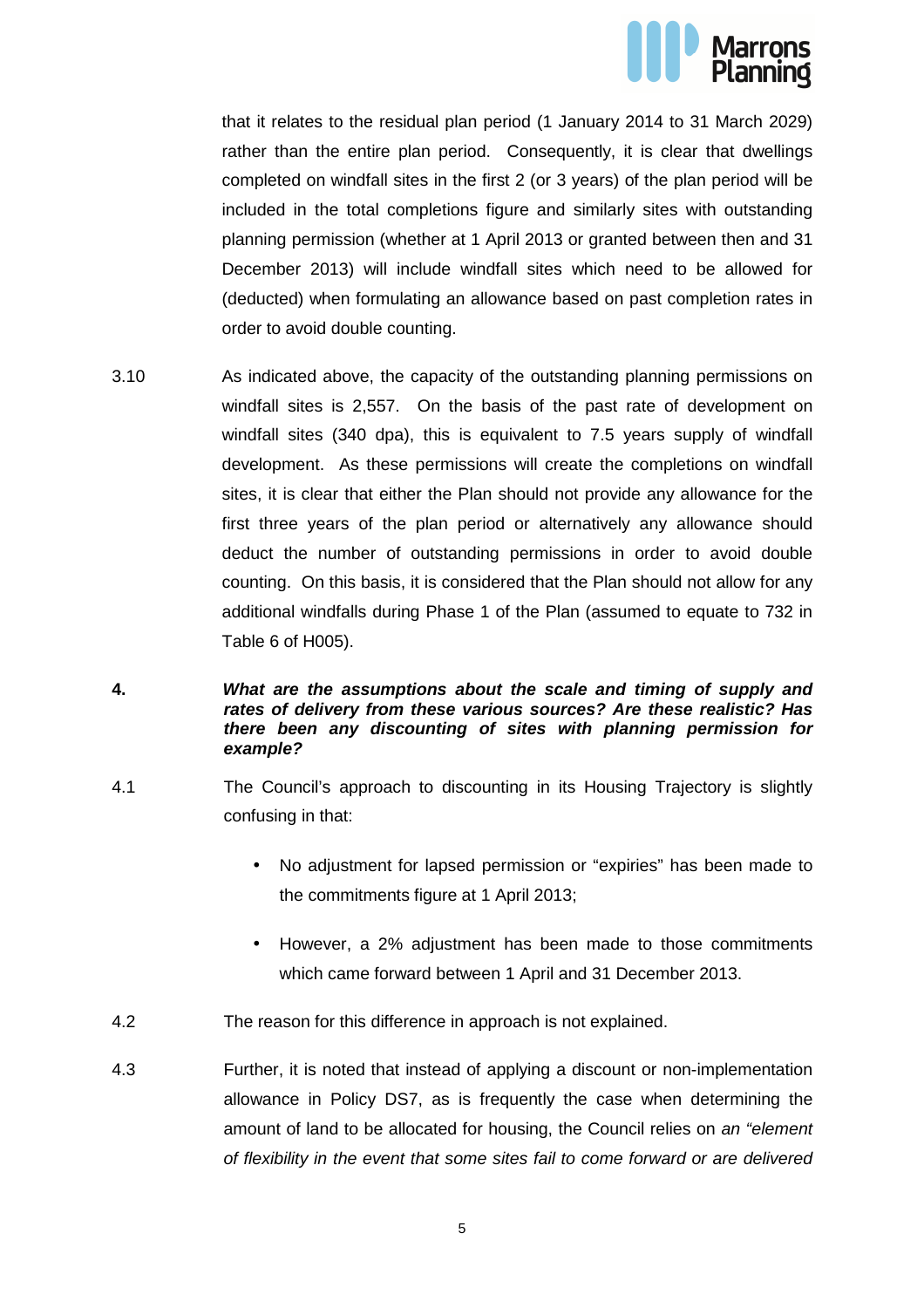

with reduced capacities than that allowed for in the plan." (Paragraph 2.21 of LP23a refers). However, in reality this "flexibility" is minimal as it is equivalent to a mere 146 dwellings (13,006 – 12,860) or 1.2% of the residual requirement of 12,171 dwellings, identified in paragraph 1.1 above. This is unlikely to be sufficient to allow for those circumstances which can arise and inevitably delay development being implemented or delivered at the rate originally anticipated.

4.4 In comparison, it is notable that when calculating its Five Year Supply of Housing, the Council applies a 5% non-implementation figure. (Appendix 1 refers). This appears to be a reasonable approach and one which should be replicated in the calculation of the amount of land to be allocated for housing in the emerging Local Plan.

#### **5. Specifically, is the figure for windfalls realistic and justified?**

- 5.1 No, it is considered that the contribution from windfall sites has been overstated for the following reasons:
	- The Council's methodology, as set out in Section 3.0 of H005, acknowledges that "completions are a more realistic indication of permissions which are actually implemented, the sites analysis looks at completions rather than permissions." Paragraph 8.1 of H005 confirms that "completions data is a more realistic measure of new permissions likely to be granted and implemented." It is agreed that a completions based allowance is the most appropriate basis for the windfall calculation, **provided** that there is no element of double counting which can only be avoided by the deduction of all outstanding permissions on unidentified sites. It is clear from the information provided in the Housing Trajectory that the Plan relies on significantly more windfall sites than indicated because of the number of extant permissions which relate to such sites.
	- If the extant permissions on windfall sites (2,557) is added to the windfall allowance in Policy DS7 (2,485), the total allowance for windfalls in the Plan will necessitate 5,042 completions on windfall sites during the plan period; an annual equivalent of 336 dwellings, virtually the same rate as achieved over the last 17 years (Appendix 1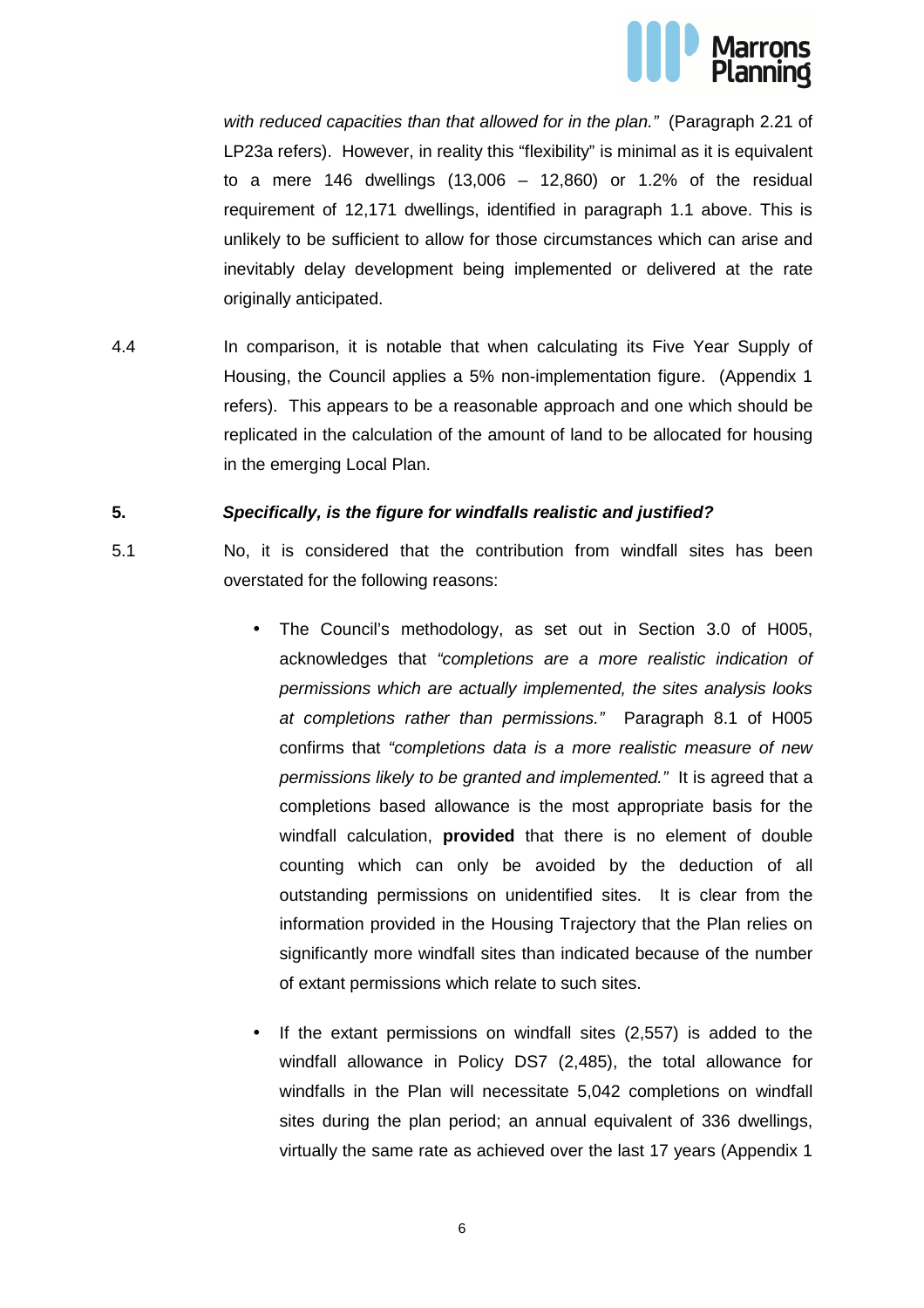

of H005 refers). This is equivalent to over 41% of the residual requirement (12,171 dwellings as noted in paragraph 1.1 above).

• The Council's approach is further confused because it discounts **permissions** in the final phase of the Plan to allow for those windfall sites which obtain planning permission within the plan period but will be built outside the plan period. The implication of this approach is that the allowance is based on permissions.

#### **6. What are the potential sources of windfalls? Given that the Local Plan and SHLAA have provided the opportunity to identify specific sites, are windfalls likely to come forward on the scale envisaged? What would be the implications if they didn't?**

- 6.1 It is recognised that without an up-to-date Local Plan, the Council has been largely reliant on windfall sites coming forward to meet the need for housing within the District. However, having undertaken a full and thorough SHLAA assessment and subsequent updates, which has informed the preparation of the Local Plan, it is reasonable to expect that the development plan process will identify those sites it requires for housing, both within the urban area and beyond. Consequently it is not considered that the windfall allowance should reflect past completion rates.
- 6.2 Other areas of concern are:

#### **i. Student Accommodation**

- 6.3 Paragraph 5.24 of H005 notes that in order to allow for changes to the character of future windfall sites, the Council, in assessing the likely delivery of new homes from windfalls, propose to increase:
	- (i) urban provision by 40%, including student accommodation on Campus; and,
	- (ii) the conversion allowance by 20%, to allow *inter alia* for student accommodation.
- 6.4 The SHMA (paragraphs 10.68 10.88 of H004 refer) considered the issue of student housing. In so doing, it noted that at 2011, 1.7% of all households in Warwick District were student households. If that population were to be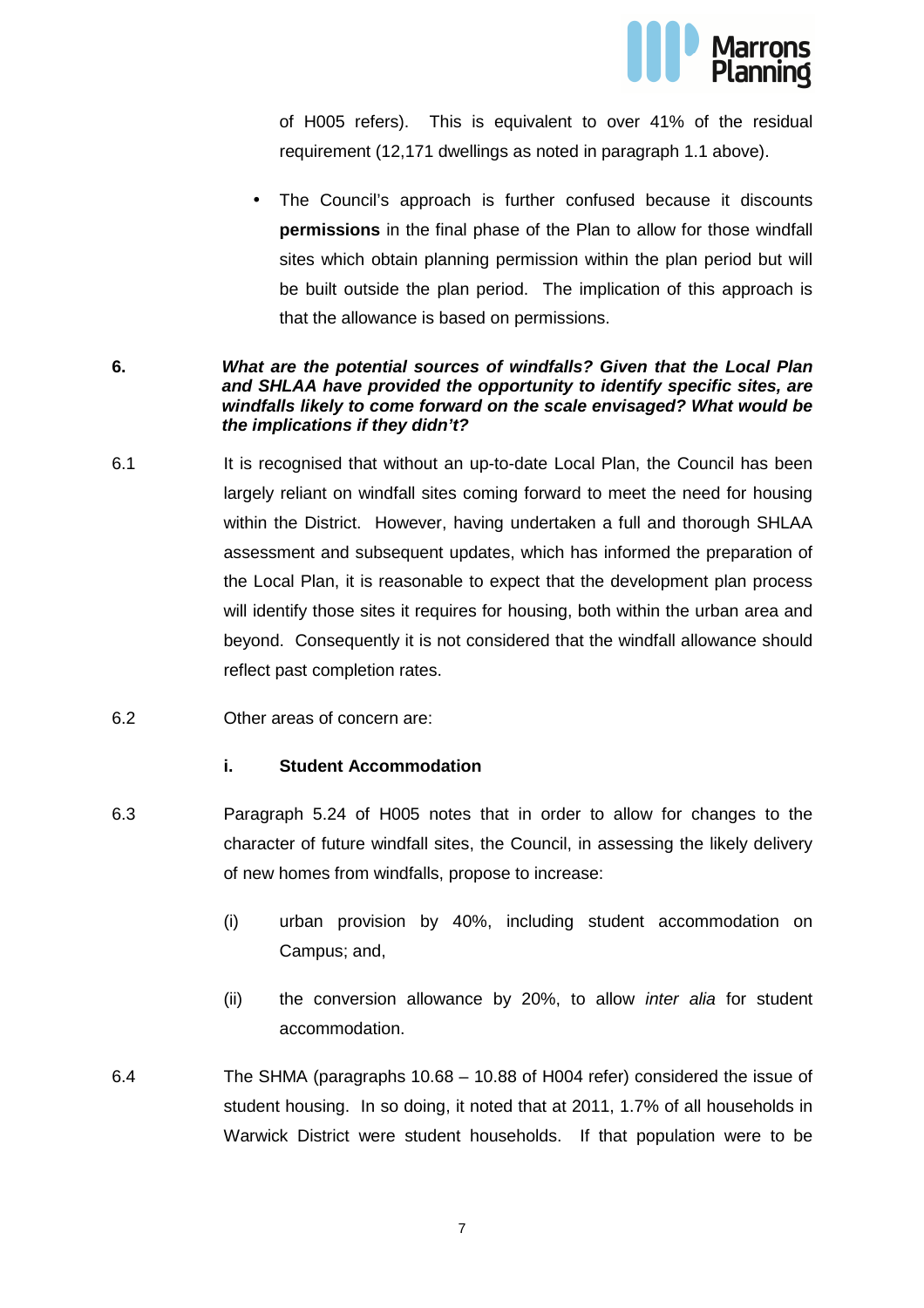

mirrored in forecast housing requirements, they would constitute in the order of 218 dwellings of the overall provision.  $(12,860 \times 1.7\% = 218)$ .

- 6.5 It is noted in paragraph 10.73 of the SHMA (H004) that in 2009 permission was granted to provide, inter alia, some 2,000 – 3,000 additional student bedrooms on the Warwick University Campus and permission has now been granted for a further 500 bed spaces. It is understood the University has no specific plans to further expand student numbers in the short term and any specific proposals for the University's further expansion should be the subject of a specific allocation.
- 6.6 Further, with the introduction of an Article 4 Direction to restrict the conversion of properties to HMOs, frequently occupied by students, in Leamington Spa, it is not considered that there will be the opportunities for additional student accommodation which may have existed in the past. It is therefore considered that the proposed increases in the windfall allowance are not fully justified by reference, in part, to the future demand for student accommodation.

#### **ii. Rural Sites Schemes**

- 6.7 The Council propose to adjust upwards the allowances for windfall completions from rural sites and for conversion schemes, notwithstanding the limited opportunities which exist in the rural areas, much of which is within the designated Green Belt.
- 6.8 The NPPF, at paragraph 47, anticipates that in order to boost significantly the supply of housing, authorities should identify a supply of specific developable sites on broad locations for growth in years  $6 - 10$  (2019 – 2023) and, where possible, 11 – 15 in their plans. Emphasis is placed on the identification of specific sites. Increasing the allowance for windfall sites coming forward over the plan period is contrary to this approach. It is therefore considered that the annual average rate of provision from these sites should be significantly reduced.

#### **Other Sources of Windfalls**

- 6.9 Policy DS7 also includes, as separate supply components:
	- (i) small urban sites recorded as suitable in the SHLAA 393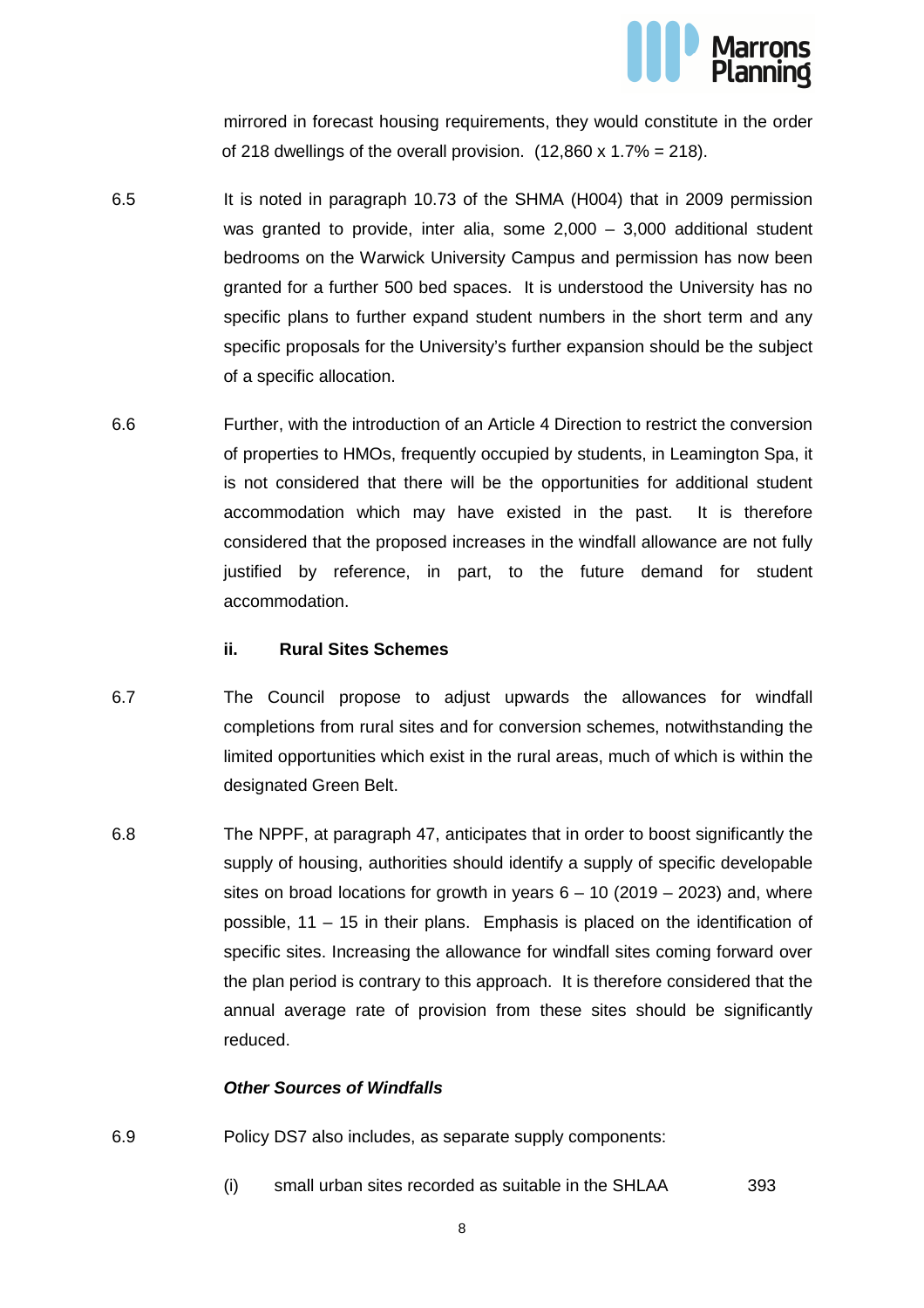

- (ii) sites arising from the consolidation of existing employment 269 sites and canal-side regeneration
- 6.10 Sites such as these would have been recorded as windfall sites over the period 1996/97 to 2012/13. Their contribution has therefore informed the completions based windfall allowance. Consequently, if they are specifically referred to, they should be subtracted from the windfall allowance as it is only in so doing that double counting will be avoided .
- 6.11 Paragraph 47 of the NPPF expects local planning authorities to identify a supply of specific and developable sites for growth. Such a significant reliance on windfall sites is contrary to that expectation and gives rise to a level of uncertainty as to the delivery of the housing requirement over the plan period. This uncertainty is increased by the very limited amount of flexibility in the scale of allocated land when compared with the estimated requirement for homes from those sites. As a consequence, it is considered that the Plan does not provide sufficient opportunities for new housing and additional sites will need to be allocated if the housing requirement is to be met.

#### **7. How has flexibility been provided in terms of the supply of housing? Are there other potential sources of supply?**

- 7.1 As indicated in response to Q4 above, the Council relies on an "element of flexibility in the event that some sites fail to come forward or are delivered with reduced capacities than that allowed for in the plan." (Paragraph 2.21 of LP23a refers). However, in reality this "flexibility" is minimal as it is equivalent to a mere 146 dwellings  $(13,006 - 12,860)$  or 1.2% of the residual requirement of 12,171 dwellings, identified in paragraph 1.1 above. This is unlikely to be sufficient to allow for those circumstances which can arise and inevitably delay development being implemented or delivered at the rate originally anticipated.
- 7.2 There are no known other potential sources of supply which could come forward within the emerging planning policy framework. Consequently, if it is found that the Plan, as submitted, is not sound as it does not meet the identified requirement for new homes and/or has not identified sufficient sources of supply, it will be essential for further strategic sites to be identified.

9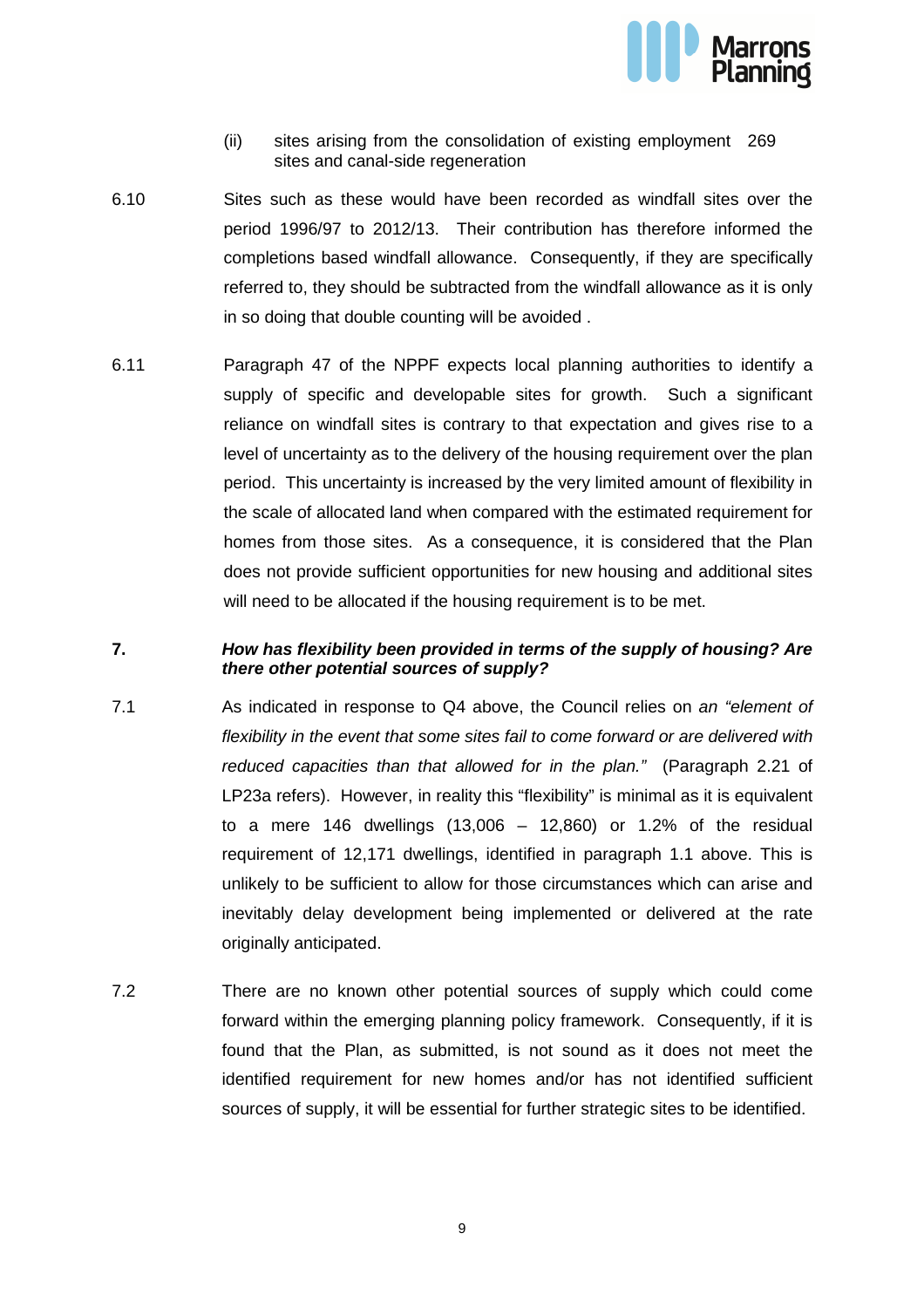

- **8. Has there been persistent under delivery of housing? In terms of a buffer for a five year supply of housing sites, should this be 5% or 20% in relation to para 47 of the NPPF? How should the level of completions since 2011 be taken into account? What would the requirement be for a five year supply including a buffer?**
- 8.1 The moratorium on new permissions for housing on windfall sites was in place between 2005 and 2009 which covered a period of economic and housing growth as well as the subsequent downturn. However, as a result of the moratorium, it is not possible to meaningfully review, say, the last 10 years of dwelling completions and determine whether, or not, there has been a persistent under supply of housing. It is therefore necessary to focus on the three years between 2011 and 2014 for which data is available. This period does not commence until two years after the moratorium ended and therefore provides sufficient time to allow planning permissions to have been in place and sites made available for residential development.
- 8.2 As shown in paragraph 1.1 above, between 2011 and 2014 there were 689 dwelling completions; an annual average of 230 which is approximately 32% of the annual housing requirement of 714. Having regard to the Framework's exhortation to boost housing supply, it is considered that in the context of Warwick District, this rate of development constitutes a persistent under supply justifying the application of a 20% buffer.
- 8.3 On the basis of the figures provided in the most recent and complete calculation of the Council's Five Year Housing Supply position (that reflecting the position at 1 April 2014, as subsequent calculations have not updated the completions data but only the commitments), the application of a 20% buffer would increase the 'Five Year Requirement 2014-2019' by 754 dwellings to 6,028; an annual requirement of 1,206. Using the Council's calculation of its total supply of deliverable sites and sites under construction (3,832 no.), the adjusted requirement would result in the years' supply of housing falling to 3.17.

#### **9. Would the Local Plan realistically provide for a five year supply on adoption? Will a five year supply be maintained?**

9.1 As reflected in the most recent housing land supply calculations, Warwick District Council has started to grant more planning permissions, notably on sites identified in the emerging Local Plan which it is reasonable to anticipate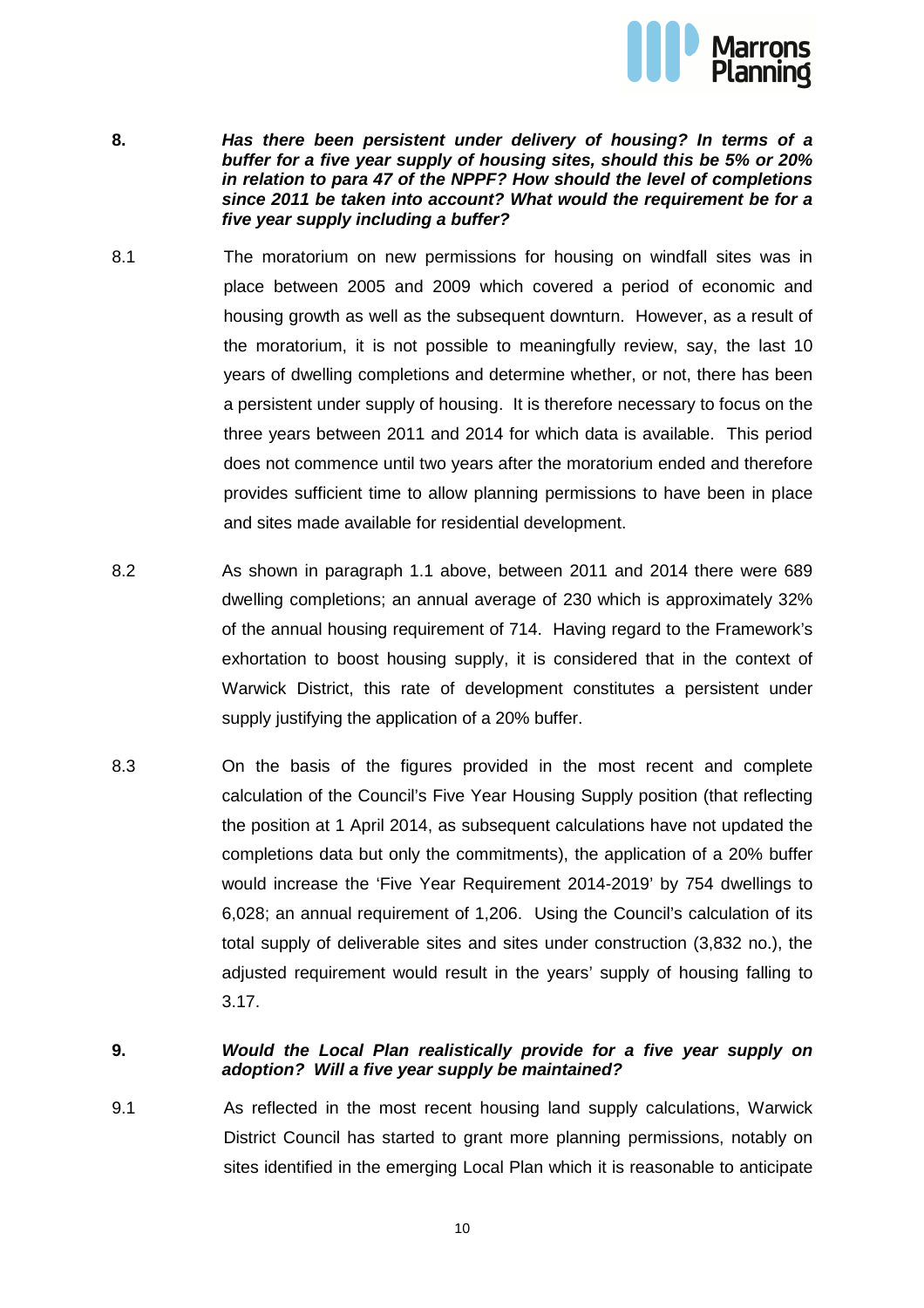

will improve the supply of housing which on the basis of the Council's own figures was 3.6 years at 1 April 2014.

9.2 The Housing Trajectory 2011 – 2029 (H006) shows a significant increase in completion rates from 2014 / 15 but as indicated in paragraph 1.2 above failed to deliver the forecast rate in 2013/14. On the basis of the current proposals for residential development, it is therefore questionable whether approximately 1,000 dwellings will be completed for each of the next four years, commencing in 2014/15.

#### **10. In overall terms would the Local Plan realistically deliver the number of dwellings required over the plan period?**

- 10.1 No, for the reasons given above, the Local Plan doers not enable the provision of the requisite number of dwellings over the plan period. In particular, the Council's approach to the calculation of its housing supply is not justified by the evidence and hence is neither positively prepared nor sound. It is therefore considered that the Council should be asked to reappraise its various components of housing supply to eliminate any double counting and thereby enable full provision for housing to be made and the identified housing requirement met.
- 10.2 Further, Bloor Homes, Hallam Land Management and William Davis are all confident that the higher requirement for housing, they consider is justified in Warwick District, could be delivered but only if a sufficient range of suitable sites are provided in sustainable locations within the District; the scenario which existed when the District Council previously delivered in the order of 1,000 dpa (1999 – 2003).

**Jane Gardner 16 April 2015** 

> 1 Meridian South, Meridian Business Park, Leicester, LE19 1WY www.marrons-planning.co.uk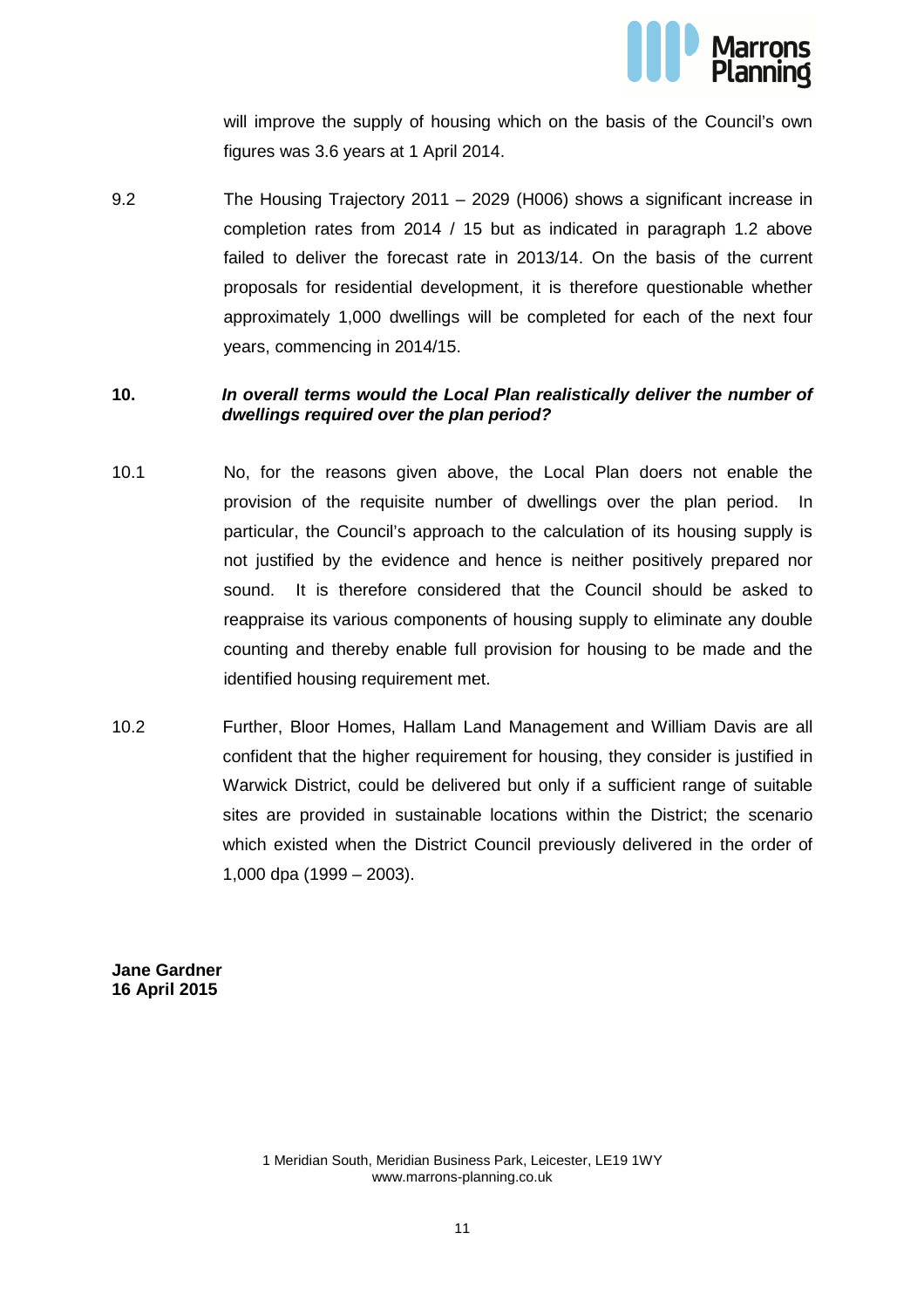# **APPENDIX1**